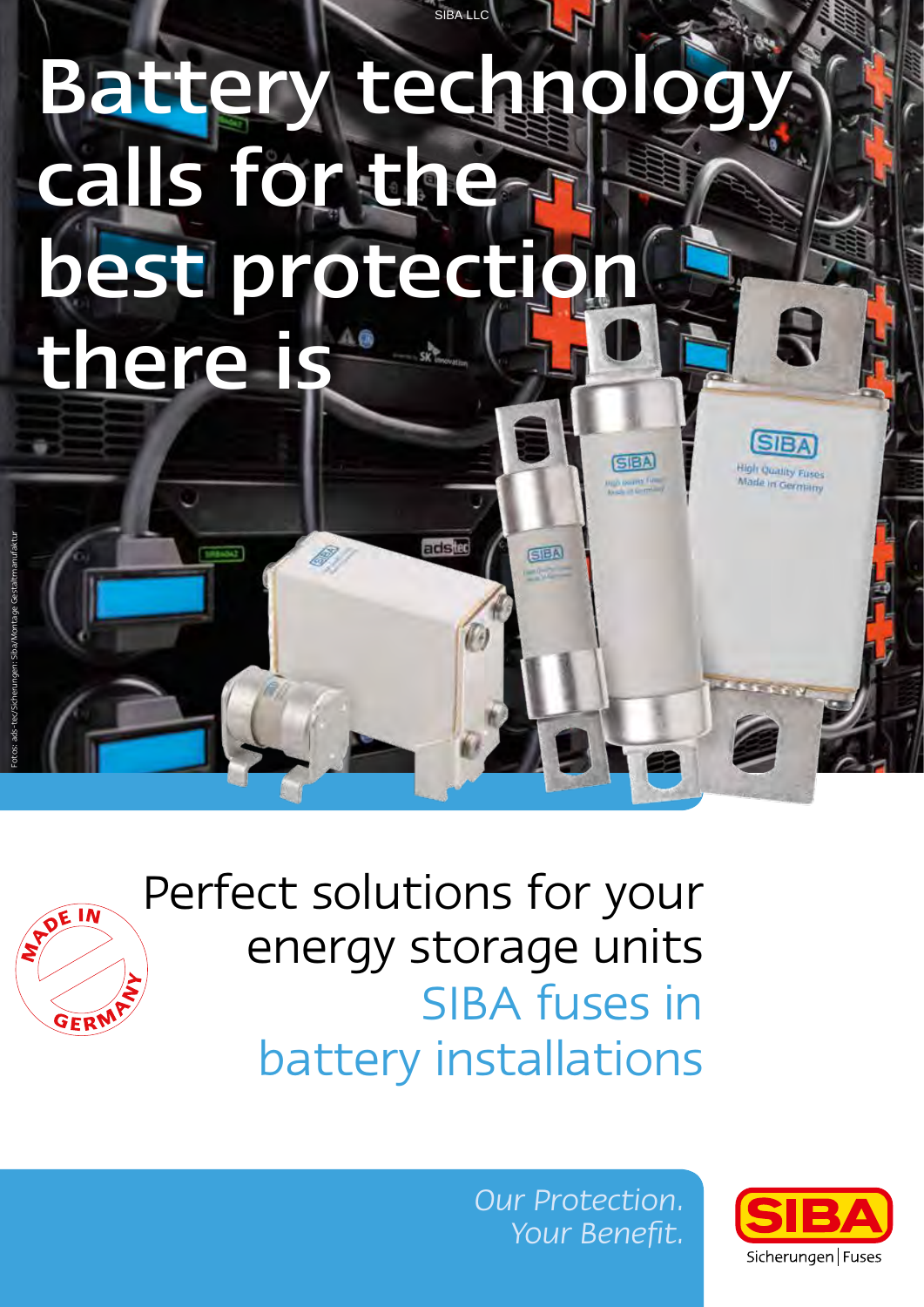

## Storage units supply only as long as they are in operation

- The applications of systems taking over when the mains fail range from small UPS installations to company-wide battery racks. Therefore it is critical for the emergency system not to become a case of worry itself. Fuses made by SIBA provide protection for installations supplying vital energy consumers in cases of mains failure.
- More and more often, controlling the mains frequency in power plants operating with renewable energies is performed by stationary power storage units with capacities of several megawatts which are correspondingly designed to be redundant. However, here, too, powerful protective installations are required to safeguard the systems against damage. This function can be fulfilled by SIBA fuses.
- Industrial plants use battery installations as network components to control their interaction with the public power network. Failure of these components can have negative consequences for production. This can be avoided, however – with fuses made by SIBA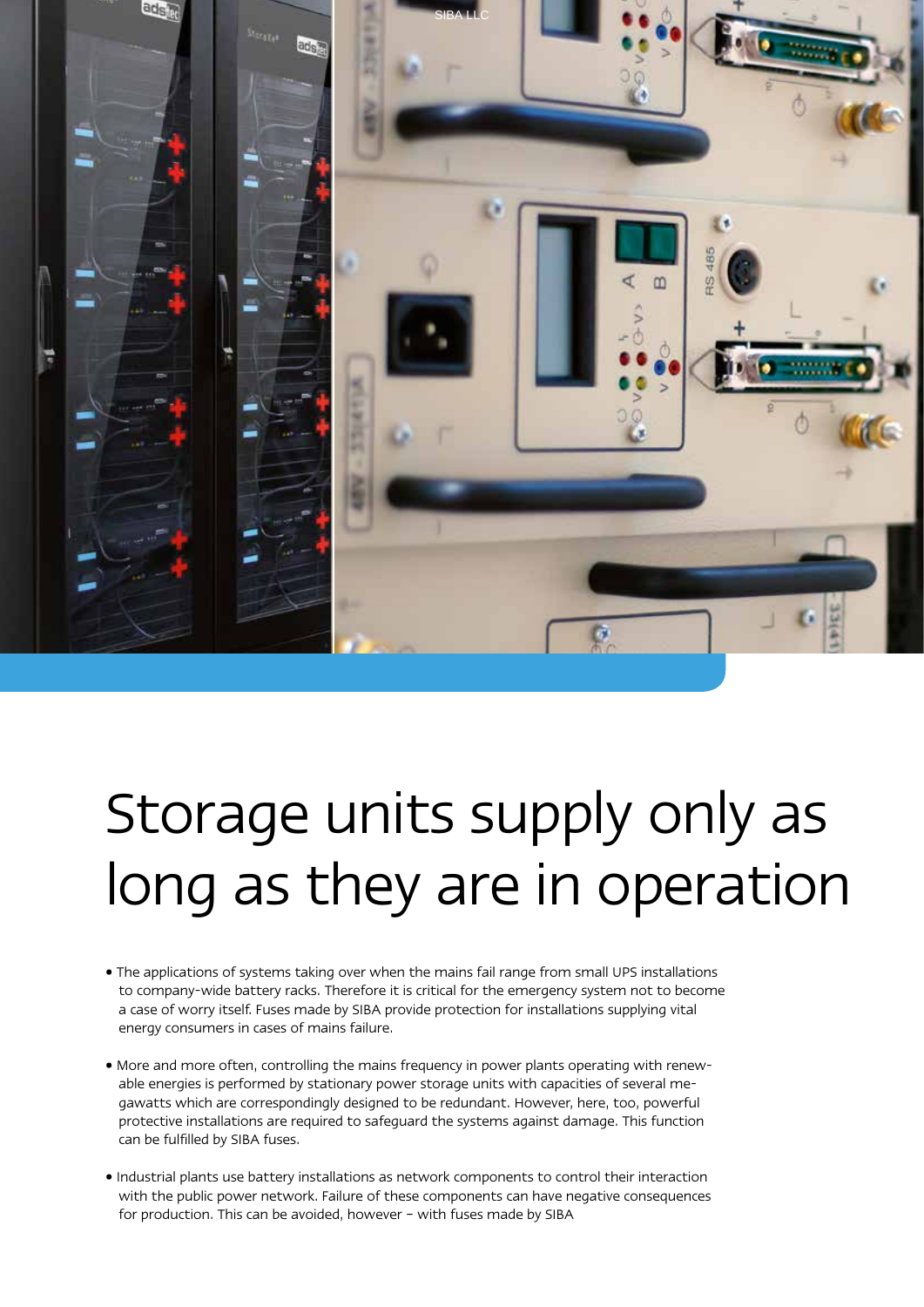

Photographs: ads-tec, istockphoto/lunarchy, fotolia/Pavel Losevsky

## Fuses are useful only as long as they are suitable

- Unless the data sheet explicitly allows for it, fuses designed for alternating currents cannot readily be used in DC current circuits. When, in the case of mains failure, the system changes to battery operation, this results in discharge currents whose magnitudes and temporal characteristics are similar to those of short-circuit currents. This requires faster and more specific fuses.
- Its extensive experience with ultrafast fuse solutions in comparable technical constellations, such as in power electronics, puts SIBA in a position to optimally safeguard also complex combinations of battery and mains current circuits.
- Even the standard programme of fast full-range and back-up fuses is so large that SIBA can supply you with suitable off-the shelf solutions. And SIBA's in-house R & D department is ready to help when more special solutions are called for.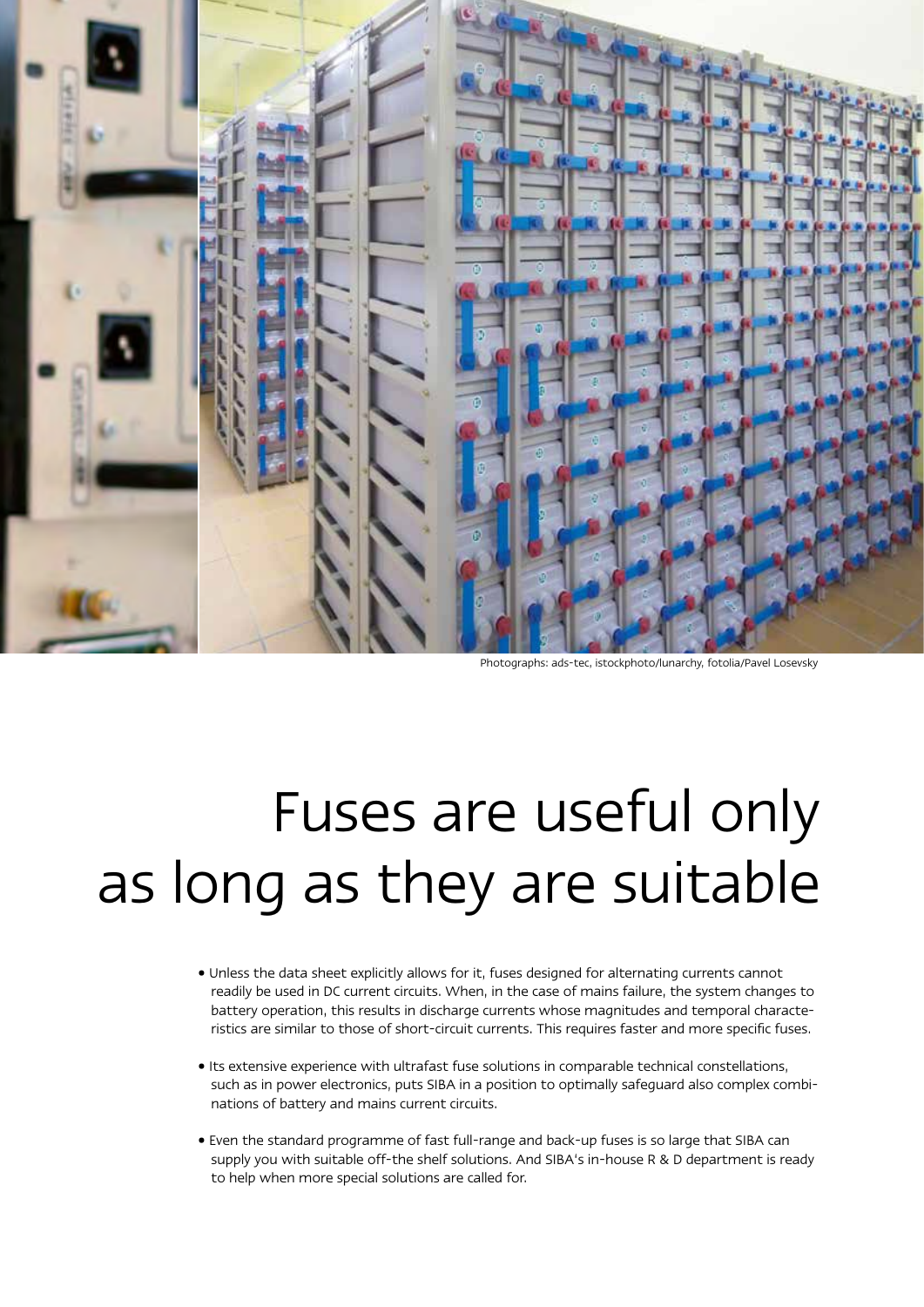## Finding the correct Table 1: Factor k<sub>Batt</sub> fuse in four steps

Being a manufacturer of electrical fuses, SIBA has a portfolio which has grown over decades and comprises the most diverse products for protection against overloads and short circuits in electrical networks. While, for most areas of the installations, the fuses' applications have been standardized, it is particularly the sensitive battery circuits where the protective device is often still determined based on "best knowledge". As far as the fuses' dimensioning is concerned, a frequently heard opinion is: "rated current and rated voltage are sufficient".

With the emergence of photovoltaics, SIBA has begun to deal not only with developing special photovoltaics fuses but also with the battery circuits used in this field and requiring protection. Following technical discussions with battery manufacturers and with the help of technical universities covering this subject, SIBA has developed a rating scheme which can be applied extensively to the most common battery circuits.

This calculation scheme shows that, in addition to operating voltage and operating current, further factors have to be taken into consideration in order to be able to really interrupt the fault current in cases of fault before the installation is damaged.

## **Step 1:**  Determination of the fuse's rated voltage

The rated DC voltage of the fuse is derived from the highest voltage occurring in the DC circuit, i.e. the battery charging voltage  $U_{\text{p}}$ .

## $U_{n \text{ sich}} \geq U_{n}$

In the data sheets it is stated whether the fuses have AC and/or DC breaking capacity. In cases where only a rated AC voltage is given, the fuses are only under certain conditions suitable for use in DC voltage circuits. The manufacturer should be consulted as to whether the commonly known statement "rated DC voltage = 0,7 x rated AC voltage" applies. Actually he should also be asked for the allowable time constant of the shorted circuit. Since, however, relatively small time constants (often less than 2 ms) are to be expected particularly in battery circuits, this is superfluous in most cases.

## **Step 2:** Determination of the fuse's lowest rated current

The relevant value in determining the fuse's lowest rated current  $I_{n,min}$  is the highest current value occurring in the battery discharge circuit, i.e. the battery discharge current Ie present at the end of the specified discharge duration t<sub>e</sub>. This can be calculated from the inverter's input power S<sub>n</sub> [kVA] and the end-of-discharge voltage  $U_{\alpha}$  as well as from the power factor (e.g. 0.8) and the efficiency  $\eta$  (0,85 - 0,97 %).

$$
I_e = S_n x \cos \varphi / U_e / \eta
$$
  

$$
I_{n \min} \geq I_e
$$

| Charging/<br>dis-<br>charging<br>cycles | For the respect |                |
|-----------------------------------------|-----------------|----------------|
| several<br>times per<br>day             | 0,7             | 0,7            |
| daily                                   | $\mathbf{1}$    | 0,85           |
| weekly                                  | $\overline{1}$  | $\overline{1}$ |
| monthly or<br>longer                    | $\overline{1}$  | $\overline{1}$ |
| Discharge<br>durations                  | 10 min          | 30 min         |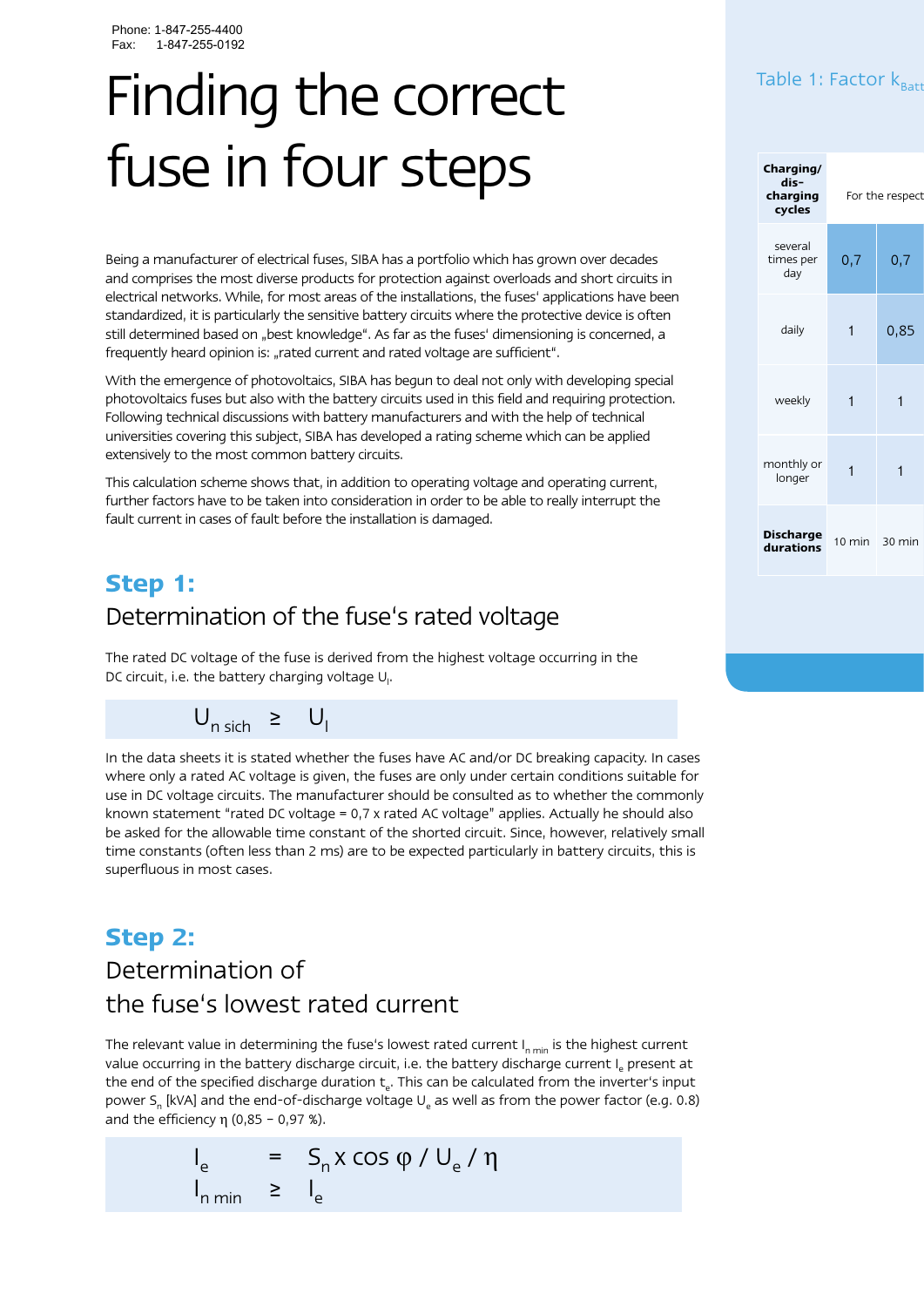### for cycles and discharge time Taking the ambient temperature into consideration





### **Step 3:** Taking secondary conditions into consideration

The intended use of the storage unit can be as influential on the selection of the fuse's rated current as are the ambient conditions present when the fuses are built into housings or control cabinets. As is generally known, there is not the ONE discharge duration, the ONE discharge current or the ONE charging/discharging frequency. Different applications are taken into consideration based on applying coefficient  $k_{\text{Batt}}$  to the minimum rated current. After all, a discharge duration of 30 minutes, combined with one single charging/discharging cycle per month, has to be regarded as different from the situation present in a PV storage unit where several cycles take place per day. In Table 1 (see above) factors  $k_{\text{Ratt}}$  are given for the different applications in battery installations. In applying these factors, some required overload capability is accepted.

## $I_n \geq I_{n \min} / k_{\text{Batt}}$

An ambient temperature considerably deviating from 30 °C can also have an influence on the selection of the rated current. Here, the typical derating diagram for fuse-links can be used.

 $I_n \geq I_{n \min} / k_{\text{Batt}} / k_{\text{th}}$ 

As shown in the diagram (see above), an ambient temperature of e.g. 70 °C in the control cabinet can result in a fast reduction of a rated current of 100 A down to 70 A.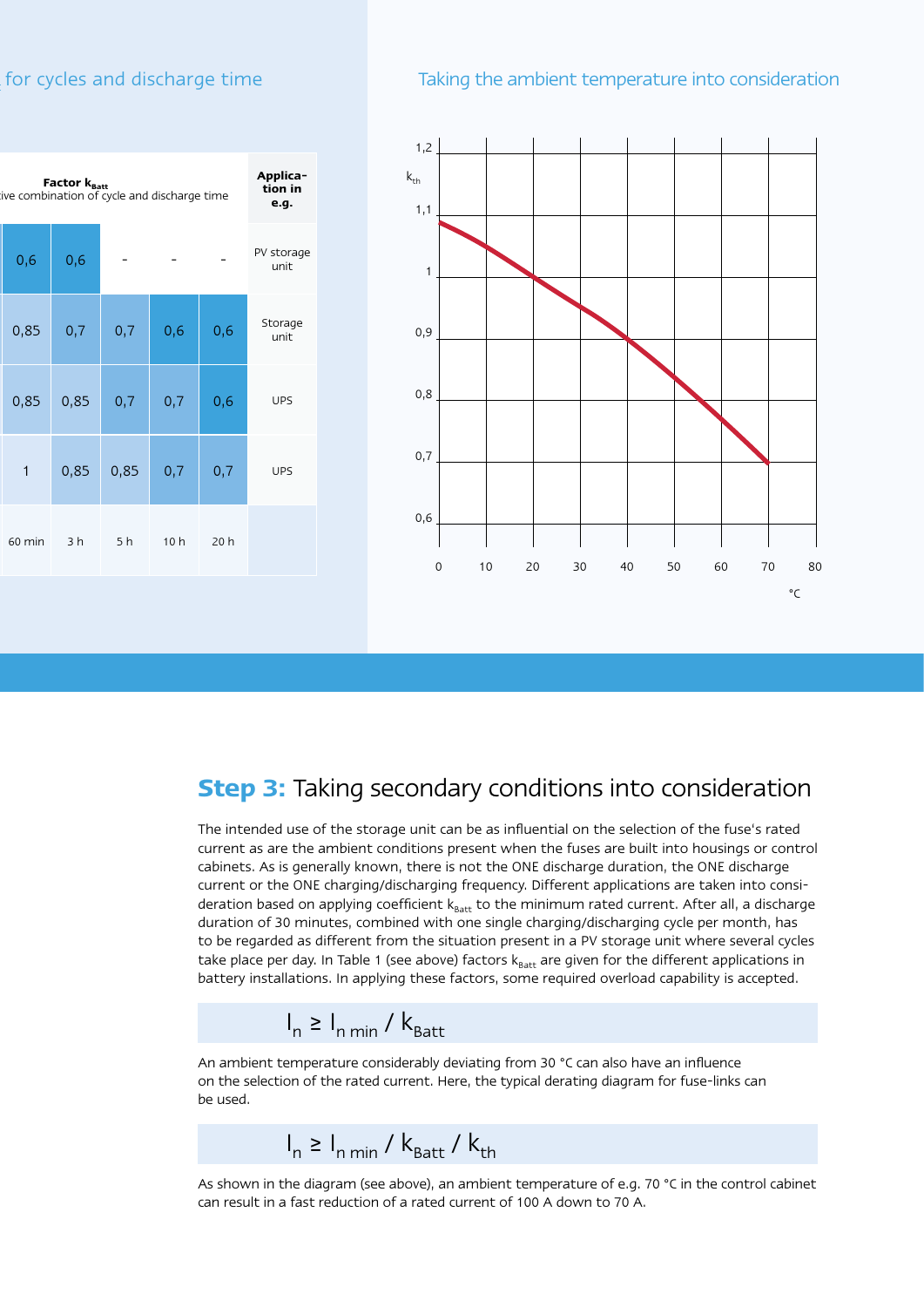#### Phone: 1-847-255-4400 Fax: 1-847-255-0192

#### Operating classes and their time/current characteristics



## **Step 4: Selection of the operating class**

The following operating classes are applicable for use in DC discharge circuits (see the above diagrams):

aR – back-up fuses for semiconductor protection ("back-up – very quick-acting")

gRL – full-range fuses for semiconductor and line protection ("full range – quick-acting")

gG –full-range fuses for general applications ("full range – time-lag")

Which operating class will be used in the end can be decided based upon the maximum melting time required in the case of a short circuit. To do so, first the maximum short-circuit current  $I_{kB}$  of the charged battery is calculated from the open-circuit voltage  $U_a$  and the battery's internal resistance  $R_a$ :

## $I_{kB} = 0,95 \times U_B / R_B$

This value is plotted as the vertical line in the fuses' time/current diagram, then a point of interception with the selected rated current is created, now the melting time can be read off the vertical scale on the left-hand side.

If lower fault currents are to be taken into consideration, the value is plotted on the curve in the same manner, then the melting time can be read off. In the case of fault currents exceeding six to ten times the fuse's rated current also back-up fuses can be used; for fault currents below this value full-range fuses are indispensable. If the short-circuit current falls within the dashed part of the curve of a back-up fuse, this solution is not permitted.

Thus, the selection of the operating class (gG, aR, gRL) determines how fast the short-circuit current  $I_{KB}$  is interrupted.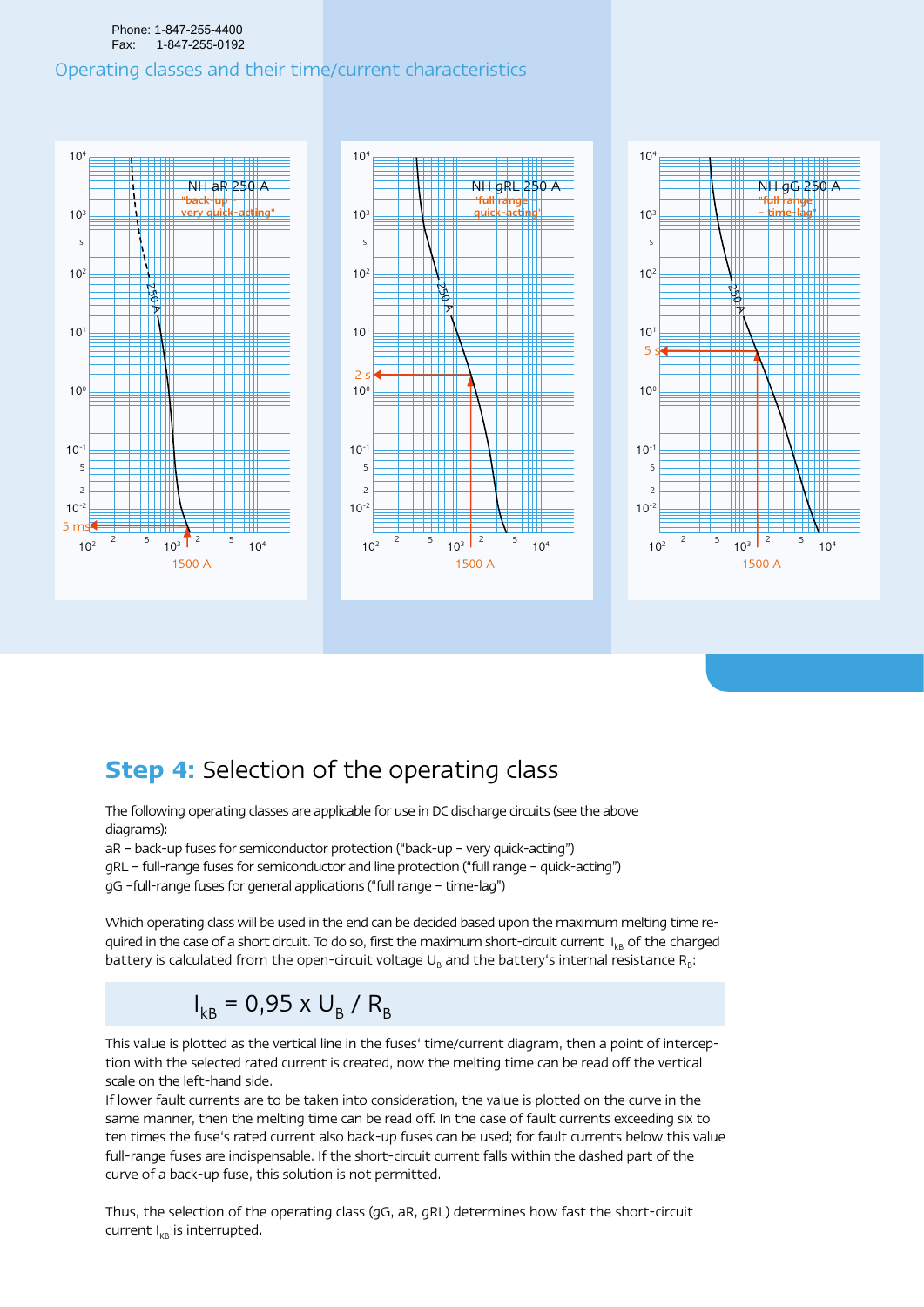

In the "DC lines" of the overview table given above, we present our portfolio of fuses of the applicable operating classes for different voltage ranges.

Although, in this prospectus, we describe a four-step approach to finding the suitable protection for battery circuits, the relationships between complex power storage systems are not always easy to understand, and the input quantities for calculation not always easy to determine.

Within large applications of battery storage systems (BESS) maximum short-circuit currents of some hundred kA can be reached. Concerning these conditions SIBA has ordered a lot of series of tests in accredited laboratories (IPH Berlin, KEMA USA). Please feel free to discuss the results with our experts. Additionally, our competent consulting team is happy to help you with any special requirements. Do not hesitate either to contact SIBA's team in cases of doubt concerning your calculation.

#### Disclaimer:

The fuses described in this document have been developed to fulfil safety-relevant functions as components of a machine or full installation. Usually, a safety-relevant system comprises signal units, sensors, evaluation units, and concepts for safe interruption. The manufacturer of an installation or machine is responsible for ensuring the correct overall function. SIBA GmbH and its selling agencies (in the following referred to as "SIBA") are not in a position to guarantee all properties of a full installation or machine which has not been designed by SIBA. Any product selected should be tested by the user for all its intended applications. Neither does SIBA assume liability for recommendations based on or implied by the above description. No guarantee, warranty or liability claims going beyond SIBA's general terms of delivery may be derived from the description.

#### State of technology and standardization:

Both technology and technical standards are subject to permanent further development. Thus, this document represents the state of technology available at the time of printing. This shall be taken into consideration when using the information and the types listed in the product programme.